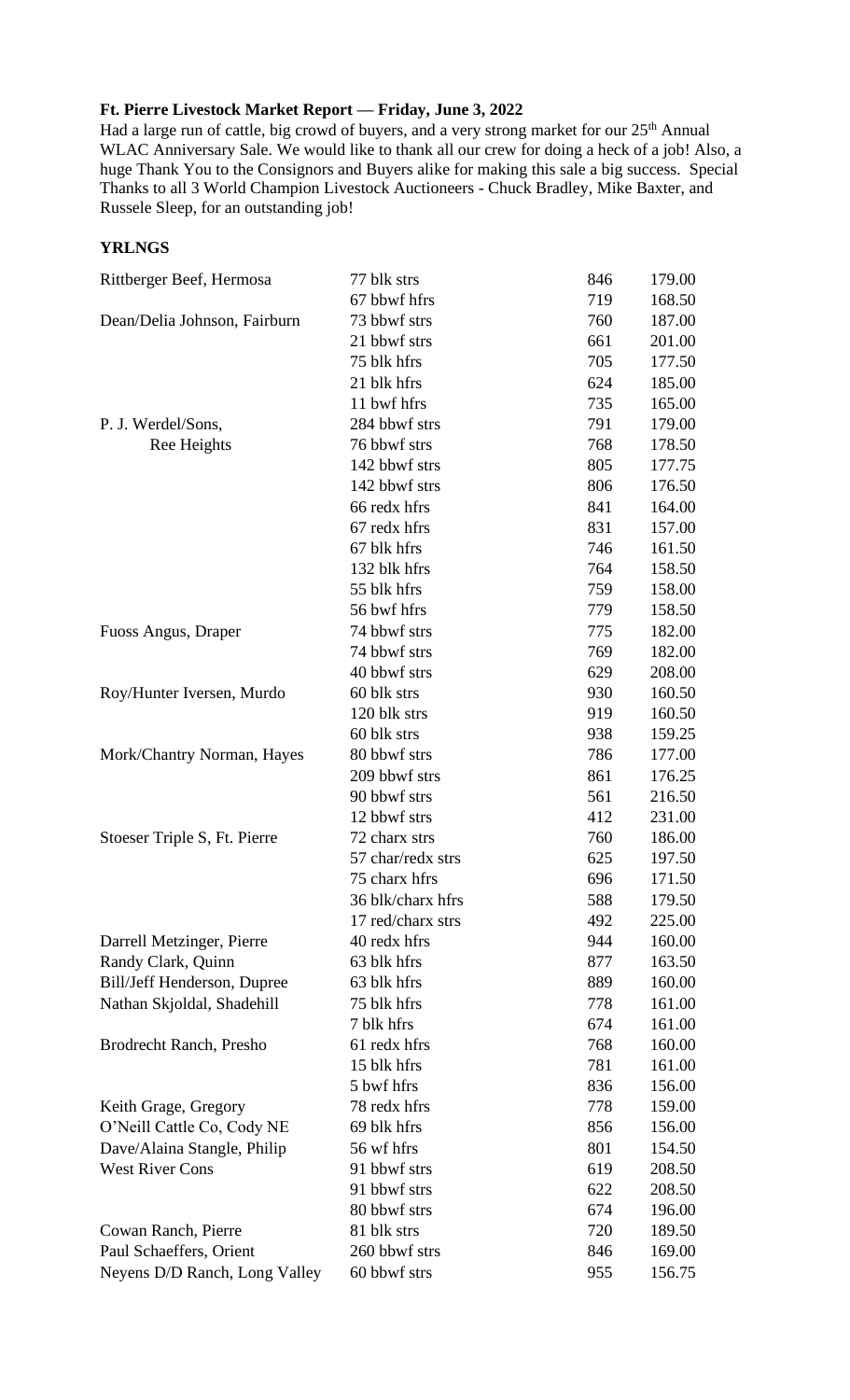|                                 | 61 bbwf strs       | 922  | 156.75 |
|---------------------------------|--------------------|------|--------|
|                                 | 70 bbwf hfrs       | 809  | 152.50 |
|                                 | 62 bbwf hfrs       | 900  | 150.25 |
|                                 | 124 bbwf hfrs      | 890  | 150.25 |
| Millard Bros, Presho            | 75 mixx strs       | 764  | 176.50 |
|                                 | 22 mixx strs       | 706  | 175.00 |
|                                 | 69 bbwf hfrs       | 741  | 164.00 |
|                                 | 146 charx hfrs     | 738  | 160.00 |
|                                 | 67 char/redx hfrs  | 845  | 154.00 |
|                                 | 134 char/redx hfrs | 861  | 153.25 |
|                                 | 60 bbwf hfrs       | 890  | 144.50 |
| Dan/Josh Schrempp,              | 64 blk strs        | 888  | 159.00 |
| Eagle Butte                     | 58 blk strs        | 1033 | 155.00 |
|                                 | 116 blk strs       | 1022 | 155.00 |
|                                 | 59 blk strs        | 1005 | 153.00 |
| Cole Ehlers, Hettinger ND       | 71 bbwf strs       | 758  | 179.50 |
|                                 | 62 bbwf strs       | 871  | 169.50 |
|                                 | 124 bbwf strs      | 853  | 169.50 |
| Walker Livestock, Ekalaka MT    | 69 blk strs        | 813  | 169.75 |
|                                 | 116 blk strs       | 979  | 152.50 |
|                                 | 58 blk strs        | 972  | 152.00 |
| R/B Martinmaas, Orient          | 39 blk strs        | 858  | 167.00 |
|                                 | 60 blk hfrs        | 781  | 159.50 |
|                                 | 7 blk hfrs         | 886  | 145.50 |
| Scott Pazour, Ft Pierre         | 72 bbwf strs       | 832  | 168.50 |
|                                 | 63 bbwf strs       | 973  | 151.00 |
|                                 | 155 bbwf hfrs      | 810  | 148.00 |
|                                 | 18 char/redx hfrs  | 921  | 132.00 |
| Guy Casteel, Newell             | 166 bbwf hfrs      | 601  | 186.50 |
|                                 | 55 char/redx hfrs  | 615  | 174.00 |
|                                 | 85 herf hfrs       | 631  | 171.00 |
|                                 | 60 herf/blk hfrs   | 751  | 156.00 |
| Tom Zander, Pierre              | 46 bbwf strs       | 813  | 175.50 |
|                                 | 9 bbwf strs        | 682  | 190.00 |
| Jerry Nelson, Philip            | 78 bbwf hfrs       | 637  | 183.00 |
|                                 | 10 bbwf hfrs       | 765  | 164.00 |
| JD/Tanner Hewitt, Piedmont      | 64 bbwf hfrs       | 620  | 180.00 |
| Vig/Carmichael, Opal            | 21 blk strs        | 707  | 184.00 |
|                                 | 55 blk hfrs        | 604  | 174.50 |
|                                 | 5 blk hfrs         | 516  | 177.00 |
| Chauncey Ranch, Carter          | 69 blk hfrs        | 871  | 149.25 |
|                                 | 62 blk hfrs        | 964  | 141.50 |
| Vollmer/Combs, Black Hawk       | 43 blk hfrs        | 700  | 161.50 |
|                                 | 8 blk hfrs         | 536  | 183.50 |
|                                 | 10 blk strs        | 613  | 196.00 |
| Gene Hunt Est, Eagle Butte      | 56 blk hfrs        | 589  | 178.50 |
| Kjerstad Cattle, Quinn          | 7 blk strs         | 790  | 171.50 |
|                                 | 20 blk hfrs        | 772  | 150.50 |
| Carol Ferguson Norris           | 13 blk strs        | 790  | 171.50 |
|                                 | 10 blk hfrs        | 735  | 149.00 |
| Eric/Evan Nordstrom, Ft. Pierre | 8 charx strs       | 847  | 165.00 |
|                                 | 5 charx hfrs       | 689  | 163.00 |
| Bork/Sons, Okaton               | 8 bbwf hfrs        | 882  | 143.00 |
| Nathan Huffman, Selby           | 22 wf strs         | 598  | 177.00 |
|                                 | 11 bbwf strs       | 686  | 176.00 |
| Tom Hunt, Eagle Butte           | 11 blk hfrs        | 414  | 195.00 |
| Alan Ganje, Eagle Butte         | 3 blk strs         | 543  | 211.00 |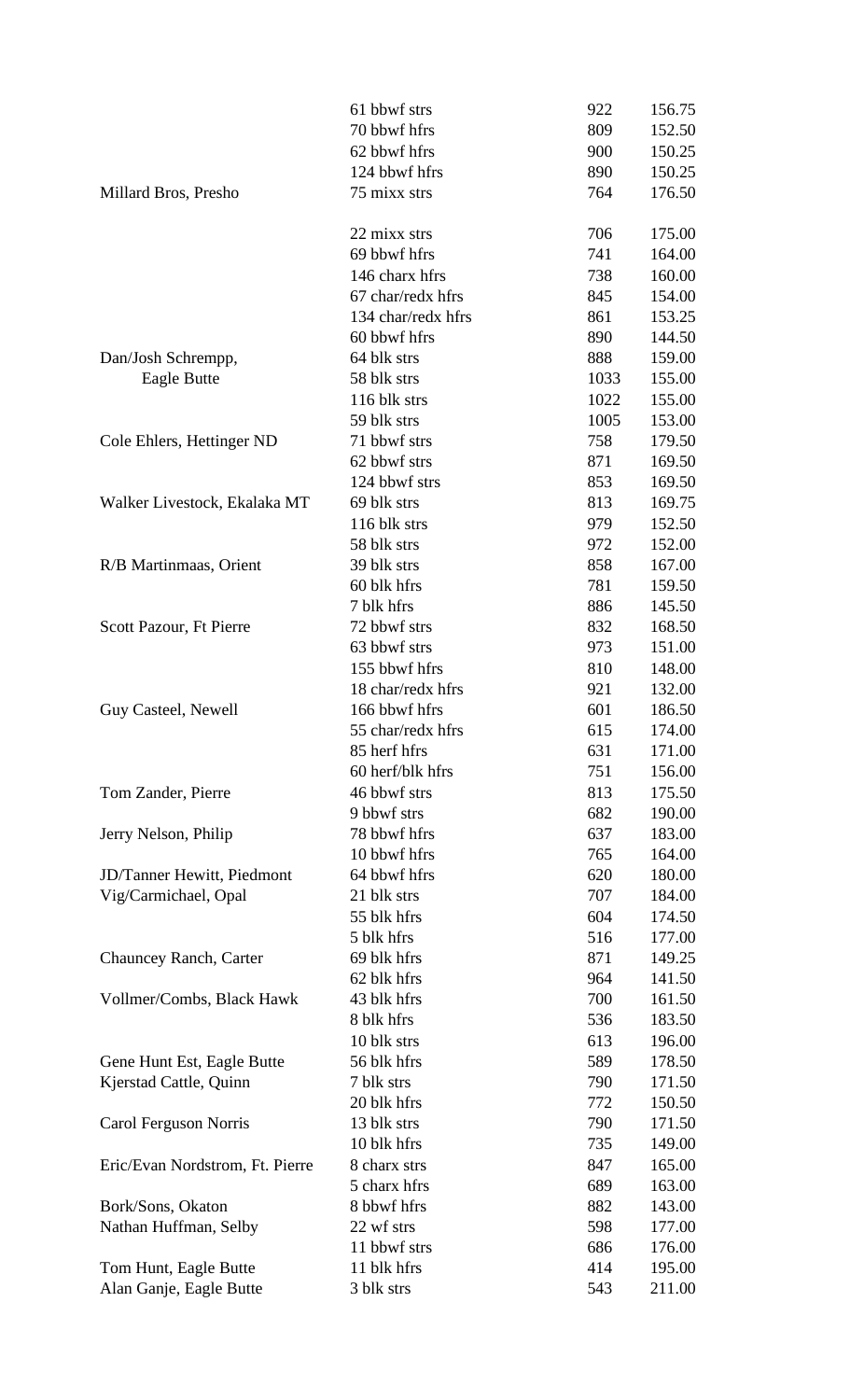| Bryan Ranch, Parmelee                               | 18 bbwf hfrs                 | 580        | 182.00           |
|-----------------------------------------------------|------------------------------|------------|------------------|
| <b>Bill Livermont, Martin</b>                       | 4 blk strs                   | 693        | 184.00           |
|                                                     | 9 blk hfrs                   | 736        | 160.00           |
| Shane Kramme, Ft. Pierre                            | 10 blk strs                  | 590        | 209.50           |
|                                                     |                              |            |                  |
| <b>FALL CALVES-All clvs weaned unless marked NW</b> |                              |            |                  |
| Wetz/Grubl, Red Owl                                 | 92 bbwf strs                 | 632        | 215.00           |
|                                                     | 29 bbwf strs                 | 550        | 220.50           |
|                                                     | 34 blk hfrs                  | 553        | 183.00           |
| Shane/Launa Grubl, Red Owl                          | 95 bbwf strs                 | 641        | 214.00           |
|                                                     | 39 blk hfrs                  | 571        | 180.00           |
| Mike Grubl, Vale                                    | 59 bbwf strs                 | 707        | 193.00           |
|                                                     | 7 rwf strs                   | 705        | 180.00           |
|                                                     | 35 bbwf hfrs                 | 675        | 174.00           |
|                                                     | 10 bbwf hfrs                 | 540        | 178.00           |
| Sodak Ang Ranch, Reva                               | 95 blk strs                  | 627        | 209.50           |
|                                                     | 94 blk/red strs              | 602        | 202.00           |
|                                                     | 55 blk/red strs              | 519        | 225.00           |
| Doyle Musick/Sons, Pierre                           | 45 bbwf strs                 | 673        | 202.50           |
|                                                     | 8 blk strs                   | 512        | 222.50           |
|                                                     | 50 bbwf hfrs                 | 644        | 174.00           |
| Good Ranch, Long Valley                             | 105 bbwf strs NW             | 600        | 206.00           |
|                                                     | 88 blk strs NW               | 719        | 183.00           |
|                                                     | 7 bbwf strs NW               | 853        | 152.00           |
|                                                     | 112 bbwf hfrs NW             | 580        | 180.50           |
|                                                     | 97 bbwf hfrs NW              | 681        | 172.00           |
|                                                     | 8 blk hfrs NW                | 415        | 195.00           |
| Reppe Ranch, Conde                                  | 91 bbwf strs                 | 669        | 199.00           |
|                                                     | 78 bbwf strs                 | 772        | 180.00           |
| Kirby Farms, Lebanon                                | 72 charx strs                | 692        | 197.00           |
|                                                     | 59 blk/charx strs            | 520        | 217.50           |
|                                                     | 75 charx hfrs                | 681        | 173.00           |
|                                                     | 14 charx/gray                | 404        | 189.00           |
| Dalton Baloun, Seneca                               | 79 bbwf strs                 | 841        | 155.00           |
|                                                     | 68 blk strs                  | 946        | 146.25           |
|                                                     | 54 bbwf hfrs                 | 762        | 150.00           |
| Gary/Nancy Baker, Hermosa                           | 48 bbwf strs                 | 646        | 205.00           |
|                                                     | 4 bbwf strs                  | 515        | 222.00           |
|                                                     | 35 bbwf hfrs                 | 570        | 181.50           |
| Rawhide Ranch, Morrill NE                           | 85 bbwf hfrs                 | 628        | 178.00           |
| Scott Pazour, Ft Pierre                             | 59 bbwf strs<br>25 bbwf strs | 604        | 212.00           |
|                                                     | 54 bbwf hfrs                 | 406<br>547 | 237.00<br>179.00 |
|                                                     | 14 mixx hfrs                 | 426        | 193.00           |
| Monte Smith, Faith                                  | 26 blk strs                  | 517        | 224.50           |
|                                                     | 10 blk strs                  | 407        | 238.00           |
|                                                     | 25 bbwf hfrs                 | 477        | 195.00           |
|                                                     | 5 blk hfrs                   | 392        | 199.00           |
|                                                     | 20 bbwf strs                 | 678        | 192.50           |
| Gregg Smith, Faith                                  | 12 blk hfrs                  | 615        | 178.00           |
| Rob/Tyler Smith,                                    | 48 bbwf strs NW              | 607        | 205.50           |
| New Underwood                                       | 8 blk/red strs NW            | 473        | 222.50           |
|                                                     | 40 bbwf hfrs NW              | 548        | 185.50           |
|                                                     | 9 bbwf hfrs NW               | 413        | 198.00           |
| Cobb Cattle Co, Red Owl                             | 50 bbwf strs                 | 592        | 216.50           |
|                                                     | 3 blk strs                   | 440        | 230.00           |
|                                                     |                              |            |                  |